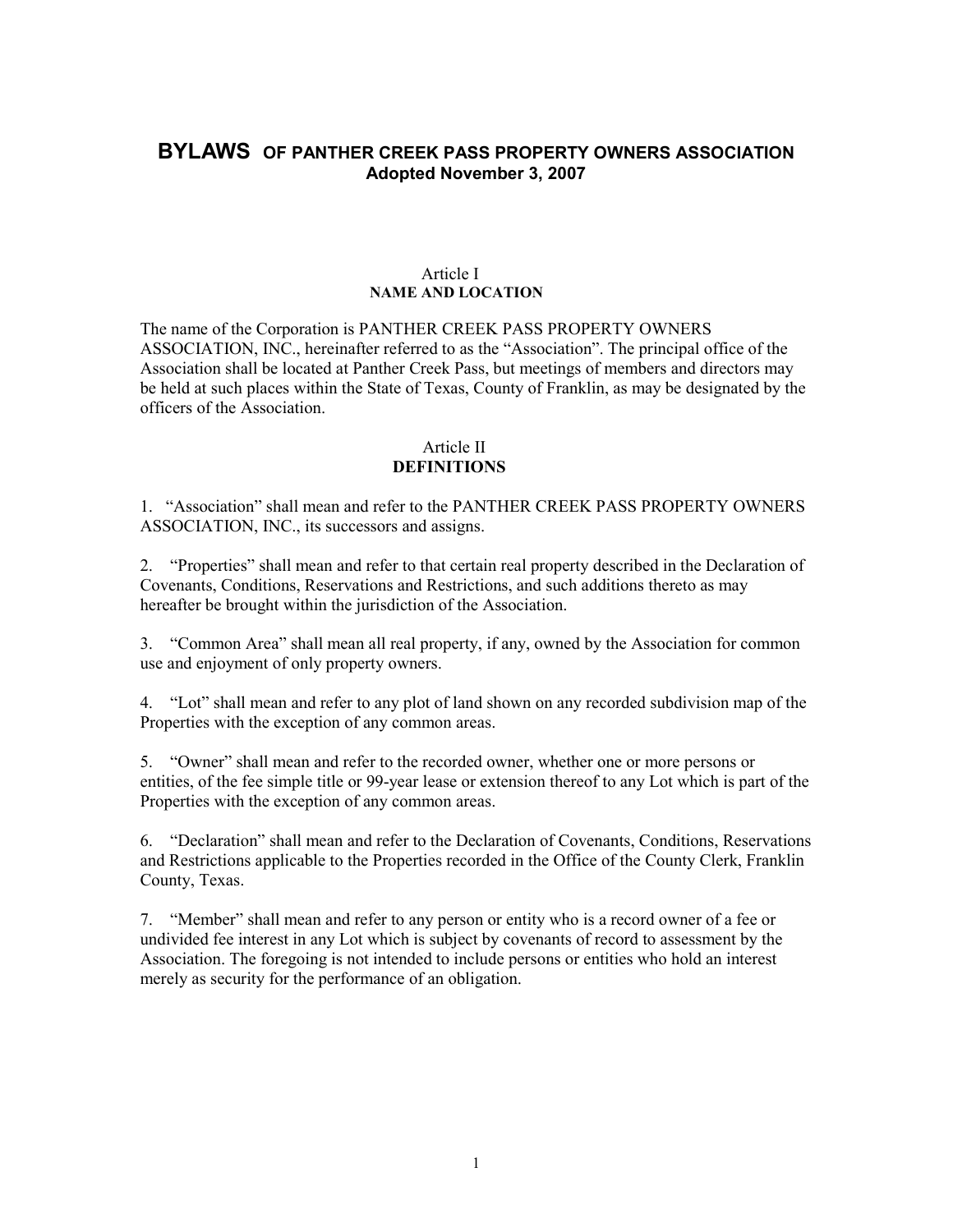### Article III **MEETINGS OF MEMBERS**

1. **Annual Meetings:** The annual meeting of the members shall be held on any Saturday of November of each year as designated by Board of Directors.

2. **Special Meetings:** Special meetings of the members may be called at any time by the President or by the Board of Directors or upon written request of fifteen (15) members who are entitled to vote.

3. **Notice of Meetings:** Written notice of each meeting of the members shall be given by, or at the direction of, the Secretary or person authorized to call the meeting by mailing a copy of such notice, postage prepaid, at least 15 days before such meeting to each member entitled to vote thereat, addressed to the member's address last appearing on the books of the Association or supplied by such member to the Association for the purpose of notice. Such notice shall specify the place, day and hour of the meeting and, in the case of a special meeting, the purpose of the meeting.

4. **Quorum:** The presence at the meeting of members entitled to cast, of proxies entitled to cast, or by absentee ballot thirty percent (30%) of the votes of the membership shall constitute a quorum for any action. If, however, such quorum shall not be present or represented at any meeting, the members entitled to vote thereat shall have power to adjourn the meeting from time to time, without notice other than announcement at the meeting, until a quorum as aforesaid shall be present or be represented.

5. **Proxies and Absentee Ballots:** At all meeting of members, each member may vote in person by proxy or absentee ballot.. All proxies and absentee ballots shall be in writing and filed with the secretary and shall have an expiration date stated or shall be invalid. Any proxy or absentee ballot shall be suspended from effect when the member who signed the proxy or mailed the ballot appears at a meeting in person and desires to vote in person. Every proxy and absentee ballot shall be revocable and shall automatically cease upon conveyance by the member of his Lot.

6. **Voting Rights:** The owners of lots shall have one vote, no matter how many lots they own. Husband and wife are entitled to 1/2 vote each or may vote as one vote. If a lot is owned of record in common ownership, joint tenancy or tenancy in common, the several owners of said lot shall collectively be entitled to one vote. In the event a member has been determined to be delinquent in the payment of any dues, assessments, or fines, their voting privileges will be suspended until such charges are paid in full.

A majority of votes whether in person, by proxy, or absentee ballot, at any duly called meeting, providing a quorum is present, shall be controlling on all matters. All proxies shall be in writing and filed with the secretary prior to any meeting.

# Article IV **BOARD OF DIRECTORS, SELECTION, TERM OF OFFICE**

1. **Number:** The affairs of the Association shall be managed by a Board of Directors consisting of the President, Vice President, Secretary, and Treasurer.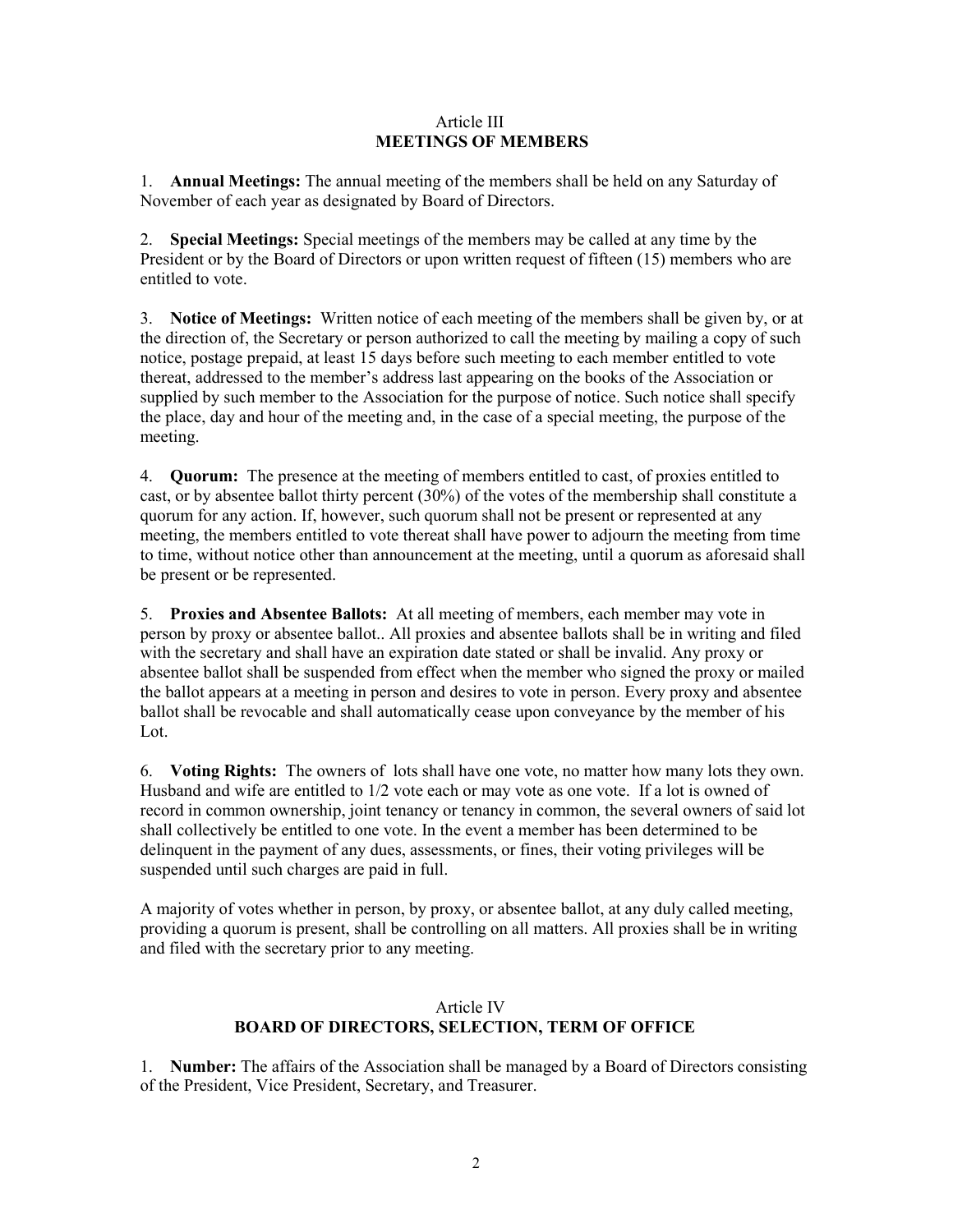2. **Term of Office:** The term of office for all officers shall be two years and election will be held every other year at the annual meeting.

3. **Removal:** Any director may be removed from the Board with or without cause by a majority vote of the members of the Association. In the event of death, resignation or removal of a director, a successor shall be selected by the Board to serve out the unexpired term.

4. **Compensation:** No director shall receive compensation for any service rendered to the Association. However, any director may be reimbursed for actual expenses incurred in the performance of official duties.

## Article V **NOMINATION AND ELECTION OF OFFICERS**

1. **Nomination:** Officers will be nominated and elected by the Membership every other year at the annual meeting. The election shall be by voice vote or a show of hands.

# Article VI **POWERS AND DUTIES OF THE BOARD OF DIRECTORS**

1. **Powers:** The Board shall have the right to manage the day to day affairs of the Association necessary to see that the covenants, conditions, reservations and restrictions are followed and enforced. It does not have the authority to change the By-Laws, or in any way cause indebtedness to the Association, beyond the normal purpose of dues and assessments as outlined in #24, Sections B, C.1 and C.2 of the Covenants.

2. **Meeting of the Directors:** Meeting of the Directors will be held only as needed and can be called at any time by the President or Vice President in the President's absence.

### Article VII **OFFICERS AND THEIR DUTIES**

1. **President:** The President shall preside at all meetings of the Association and Board of Directors, shall see that all orders and resolutions are carried out, shall sign any written instruments or legal documents on behalf of the Association and sign or cosign all checks and promissory notes.

2. **Vice President:** The Vice-President shall act in the place and stead of the President in the event of the President's absence, inability or refusal to act, and the Vice-President shall exercise and discharge such other duties as may be required of him/her by the Board. He shall be authorized to sign or co-sign checks in the absence of either the President or Treasurer.

3. **Secretary:** The Secretary shall record the votes and keep the minutes of all meetings and proceedings of the Board and of the members; serve notice of meetings of the Board and of the Members; maintain a current roster of the members of the Association together with their addresses, and shall perform such other duties as required by the Board. The Secretary shall be authorized to sign or co-sign checks in the absence of either the President or Treasurer.